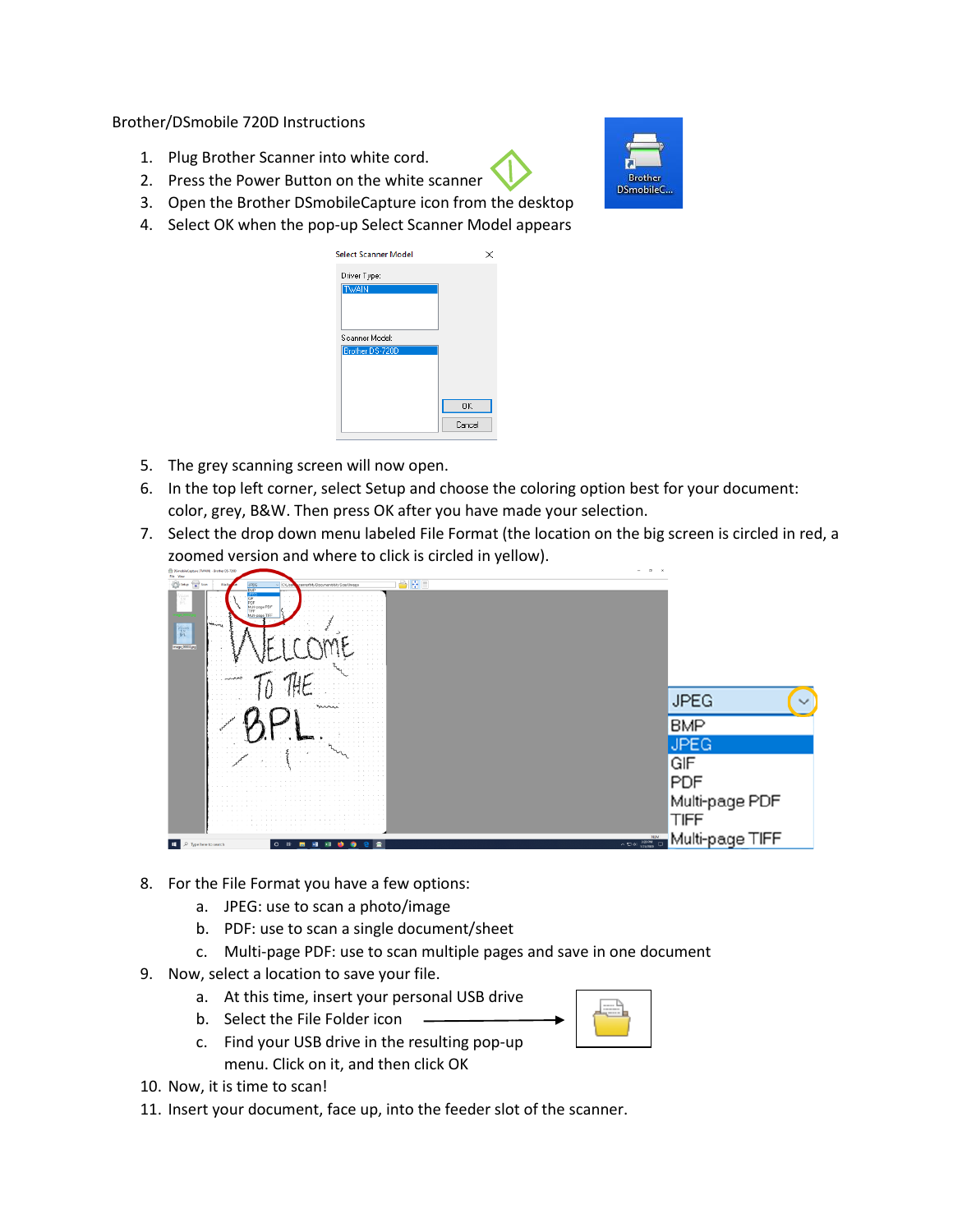- a. Align your document with the left edge of the feeder slot.
- b. Slide the document guide over until it is touching the right side of the document.
- 12. Now click scan on the top left of the computer screen.



13. After you have clicked Scan, your document will move through the scanner and this 'Image 1' pop-up will appear. Don't hit anything, it will only be there for a few seconds as the scanner processes the document.

| Transferring Mode : . | <b>Buffered Memory</b> |                |
|-----------------------|------------------------|----------------|
| Scanning Page 1 :     |                        | 0 <sup>2</sup> |
| Elapsed Time :        | 00:00:00               |                |
| Received Size :       | 0 Bytes                |                |
| Total Size :          | 0 Bytes                |                |
|                       |                        | 0 %            |
|                       | Cancel                 |                |

14. A new pop-up will then appear: 'Waiting for next job…" Waiting for next job...

| Time remaining :                            |        | 30. | Second |  |  |
|---------------------------------------------|--------|-----|--------|--|--|
| Insert paper to the manual document feeder. |        |     |        |  |  |
|                                             | Cancel |     |        |  |  |
| . <i>.</i> .                                |        |     |        |  |  |

- a. JPEG:
	- i. If you are scanning a second image/photo you can do so now by repeating steps 10-12.
	- ii. When the 'Waiting for next job…" pop-up appears and you are done scanning, simply press Cancel.
- b. PDF:
	- i. If you are scanning a second image/photo you can do so now by repeating steps 10-12.
	- ii. When the 'Waiting for next job…" pop-up appears and you are done scanning, simply press Cancel.
- c. Multi-page PDF:
	- i. After your first page is scanned you can now insert and scan your next document.
	- ii. Repeat steps 10 and 12 to do this.
	- iii. Any pages you want saved together in one PDF file must be scanned in succession this way. Pressing 'Cancel' on the 'Waiting for next job…' pop-up and then scanning the next document will create a new PDF file instead of combining them
	- iv. Documents scanned for a single PDF will share an image name